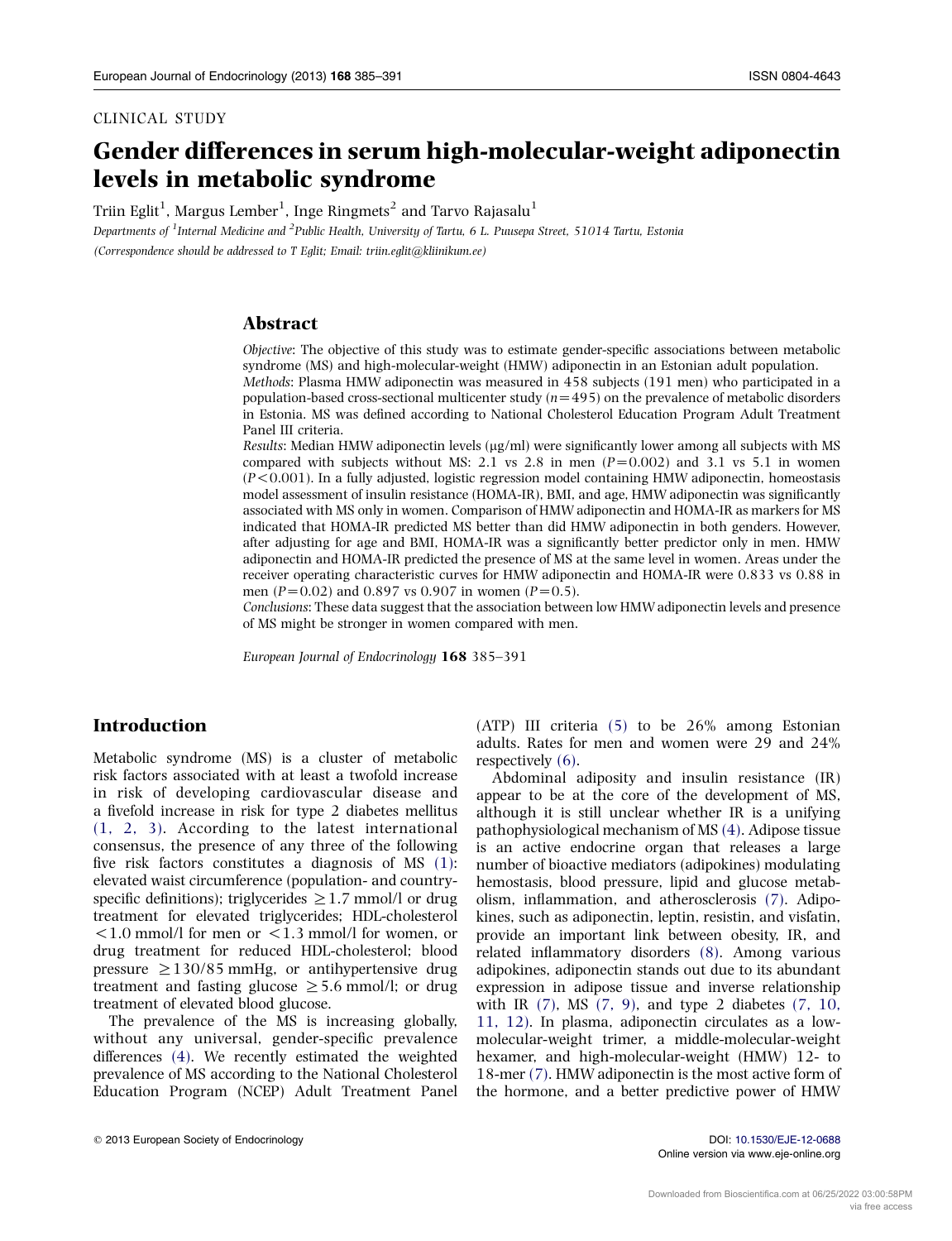adiponectin compared with total adiponectin for glucose intolerance, IR, and MS has been demonstrated in humans [\(7, 12, 13, 14\)](#page-5-0).

More recent studies about associations between HMW adiponectin and MS come mainly from Asia [\(15, 16, 17, 18\)](#page-5-0) and the United States [\(19\).](#page-5-0) The SWAN study from the United States showed significant racial–ethnic differences in circulating adipokine levels. Women of Caucasian origin had higher levels of total and HMW adiponectin compared with women of African-American, Chinese, and Japanese origin [\(20\).](#page-5-0) However, there are no data available about associations between HMW adiponectin and MS in Europe.

Previous studies [\(21, 22, 23, 24\)](#page-5-0) have convincingly shown that males have significantly lower levels of adiponectin than females. Data are scant as to whether this gender dimorphism results in any consequences in cardiometabolic conditions in females vs males. A recent study from Finland showed a greater reduction in total adiponectin levels in women compared with men among subjects with both MS and elevated blood pressure [\(23\).](#page-5-0) The Dutch Hoorn Study demonstrated that the relationship between high total adiponectin level and lower risk of impaired glucose metabolism and type 2 diabetes was stronger among women than men in a group of 50- to 70-year-old subjects [\(11\).](#page-5-0) However, no gender difference was revealed in the association of total adiponectin with cardiovascular risk factors in German subjects aged 55–74 years (KORA survey 2000) [\(24\)](#page-5-0). Thus, data on gender-specific associations between adiponectin (especially HMW adiponectin) levels and cardiometabolic risk factors are rather limited so far.

The aims of this general population study were to assess the levels and gender differences in HMW adiponectin levels in subjects with MS and to compare the utility of HMW adiponectin and IR to predict MS in male vs female populations.

# Materials and methods

A population-based cross-sectional multicenter study on the prevalence of metabolic disorders and associated risk factors was conducted between November 2008 and May 2009 in three different counties of Estonia. The study population consisted of randomly selected adults, aged 20–74 years, from four general practices. Study participants were representative of the general Estonian population in terms of age and gender. An invitation letter about the study was sent to each participant. The total response rate was 53.2%, resulting in a total study population of 495 subjects.

On the day of the study, subjects visited their GPs in the morning between 0800 and 1100 h after an overnight fast (lasting at least 10 h). An informed consent form was signed, and blood pressure, waist circumference, height, and weight were measured with participants wearing their indoor clothes without shoes.

Blood pressure was measured using a mercury sphygmomanometer after the patient had been sitting for at least 5 min. The mean of three consecutive measurements was used for analysis, with at least a 3-min interval between each measurement. A faceto-face clinical interview was conducted to assess other medical conditions and cardiovascular risk factors.

Fasting plasma HMW adiponectin was measured in 458 subjects (191 men) in plasma samples that had been stored at  $-80$  °C for a maximum of 2.5 years and had never been thawed. HMW adiponectin was detected by Adiponectin (Multimetric) ELISA (ALPCO Diagnostics, Salem, NH, USA) and by automatic ELISA Triturus analyzer (Grifols International, Barcelona, Spain). Intra-assay coefficient of variation for HMW adiponectin ELISA was  $4.8\%$  ( $n=9$ ), and interassay coefficient of variation was  $6.9\%$  ( $n=7$ ). Plasma glucose was measured by the hexokinase method. Total cholesterol, HDL-cholesterol, and triglycerides were measured using an enzymatic colorimetric assay (COBAS INTEGRA 800 plus analyzer; Roche). Plasma insulin was measured using a chemiluminescent assay (Immulite 2000 analyzer; Siemens Healthcare Diagnostics, Deerfield, IL, USA).

MS was diagnosed by having at least three of the five NCEP ATP III criteria [\(5\)](#page-5-0). IR was estimated using homeostasis model assessment (HOMA):  $HOMA-IR=$ fasting glucose (mmol/l) $\times$ fasting insulin (mU/l)/22.5. IR was defined as the upper quartile of HOMA-IR in the whole study group (exempting subjects with previously known diabetes mellitus). The threshold for the whole study group was 1.92 (2.04 and 1.82 for men and women respectively). The study was approved by the University of Tartu Ethics Review Committee on Human Research.

## Statistical analysis

Descriptive statistics as medians and interquartile ranges were calculated for the continuous variables. The Mann–Whitney U test was used for comparisons between different groups. Linear regression analysis with logarithmic HMW adiponectin levels was used for trend analysis over continuous age (adjusted for gender) and for examining association between HMW adiponectin and gender (adjusted for waist circumference, BMI, and use of diabetes, antihypertensive, and lipidlowering medicines). Multiple logistic regression analysis was used to calculate the odd ratios (ORs) and 95% CI for MS risk factors. Receiver operating characteristic (ROC) curves were generated to compare the ability of HMW adiponectin and HOMA-IR to discriminate between subjects with and without MS. The pROC package in R was used to compare the area under the ROC curves (AUROC), according to Delong's method. P values were considered statistically significant at the 0.05 level. Statistical analysis was performed using R software version 2.1.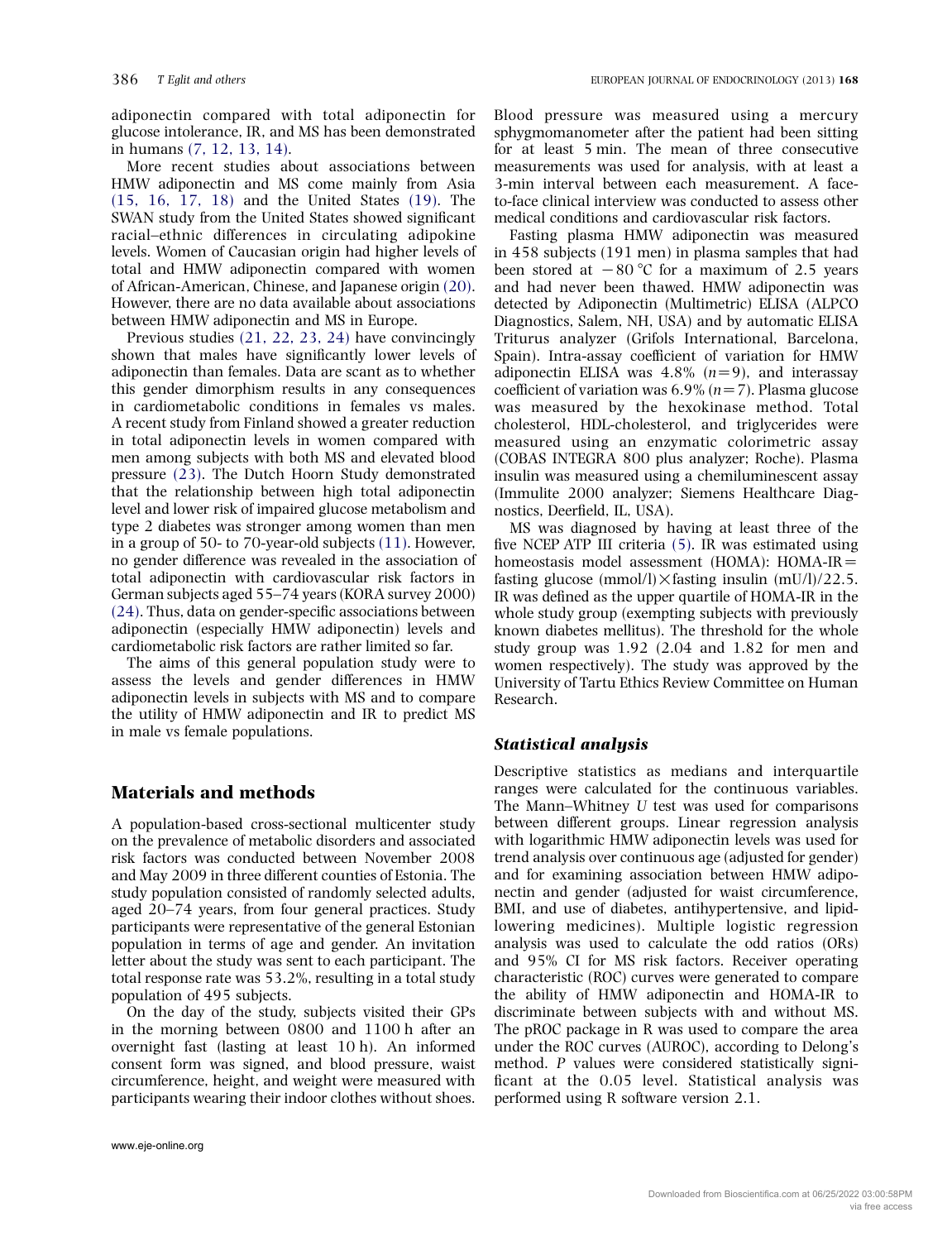| <b>Table 1</b> Gender-specific characteristics of study subjects. Data presented as mean $\pm$ s.p. |  |  |
|-----------------------------------------------------------------------------------------------------|--|--|
|                                                                                                     |  |  |

| <b>Characteristics</b>                  | Men $n=191$      | Women $n=267$    | P value   | Total $n = 458$  |
|-----------------------------------------|------------------|------------------|-----------|------------------|
| Age (years)                             | $47.4 \pm 14.5$  | $49.0 + 14.6$    | NS.       | $48.3 + 14.6$    |
| Waist (cm)                              | $97.7 + 13.6$    | $90.4 + 16.1$    | < 0.001   | $93.5 + 15.5$    |
| BMI $(kq/m2)$                           | $27.9 + 5.3$     | $28.6 + 6.7$     | <b>NS</b> | $28.3 + 6.2$     |
| Systolic blood pressure (mmHg)          | $133.3 \pm 15.8$ | $126.8 + 17.3$   | < 0.001   | $129.5 + 17.0$   |
| Diastolic blood pressure (mmHg)         | $84.1 + 9.7$     | $79.5 + 9.6$     | < 0.001   | $81.4 + 9.9$     |
| Cholesterol (mmol/l)                    | $5.6 + 1.2$      | $5.8 + 1.2$      | 0.02      | $5.7 + 1.2$      |
| Triglycerides (mmol/l)                  | $1.37 + 0.77$    | $1.25 + 0.65$    | <b>NS</b> | $1.30 + 0.70$    |
| HDL-cholesterol (mmol/l)                | $1.40 + 0.43$    | $1.64 + 0.45$    | < 0.001   | $1.54 + 0.46$    |
| Fasting glucose (mmol/l)                | $5.6 + 0.9$      | $5.4 + 0.8$      | < 0.001   | $5.5 + 0.8$      |
| 2-h glucose during OGTT (mmol/l)        | $5.7 + 2.7$      | $5.7 + 2.1$      | NS.       | $5.7 + 2.3$      |
| Fasting insulin (mU/l)                  | $6.72 + 6.41$    | $6.14 + 4.79$    | NS.       | $6.38 + 5.52$    |
| HOMA-IR                                 | $1.75 \pm 1.85$  | $1.52 + 1.35$    | <b>NS</b> | $1.62 \pm 1.58$  |
| HMW adiponectin $(\mu g/ml)^a$          | $2.5(1.5-3.8)$   | $4.6(2.9 - 6.5)$ | < 0.001   | $3.5(2.1 - 5.6)$ |
| Impaired fasting glucose <sup>b</sup>   | 9(4.7)           | 12(4.5)          | NS.       | 21(4.6)          |
| Impaired glucose tolerance <sup>b</sup> | 22 (11.5)        | 22(8.2)          | NS.       | 44 (9.6)         |
| Diabetes <sup>b</sup>                   | 19(9.9)          | 20(7.5)          | NS.       | 39(8.5)          |
| Metabolic syndrome <sup>b</sup>         | 57 (29.8)        | 71 (26.6)        | ΝS        | 128 (27.9)       |

<sup>a</sup>Data presented as median (interquartile range).

 $b$ Data presented as  $n$  (%).

## Results

The main characteristics of the study subjects are presented in Table 1. The median HMW adiponectin level ( $\mu$ g/ml) was significantly higher ( $P < 0.001$ ) in women than in men (4.6, 2.9–6.5 vs 2.5, 1.5–3.8; median, interquartile range respectively). This gender difference in HMW adiponectin levels also remained significant after adjustment for waist circumference, BMI, and use of diabetes, antihypertensive, and lipidlowering medicines. The median HMW adiponectin levels in 10-year age groups in the whole study group showed an increase in older age groups for both genders (Fig. 1). There was a significant positive association between HMW adiponectin and age according to trend analysis  $(P=0.01)$ . The median (interquartile range) HMW adiponectin level was significantly lower for both genders among subjects with MS compared with those without MS: 2.1 (1.3–3.0) vs 2.8 (1.7–4.3) in men  $(P=0.002)$  and 3.1  $(2.1-4.8)$  vs 5.1  $(3.5-6.9)$  in women  $(P<0.001)$ . The median (interquartile range) HOMA-IR was significantly higher in both genders among subjects with MS compared with those without MS: 2.53 (1.54–3.98) vs 0.76 (0.47–1.27) in men  $(P<0.001)$  and 2.45 (1.45–3.52) vs 0.89 (0.49–1.37) in women  $(P<0.001)$ . The median (interquartile range) HMW adiponectin level was significantly lower in both genders in insulin-resistant subjects compared with those without IR: 1.9 (0.9–2.8) vs 2.8 (1.7–4.2) in men  $(P<0.001)$  and 3.0 (2.1–4.7) vs 5.1 (3.5–6.8) in women ( $P < 0.001$ ). HMW adiponectin remained significantly inversely related to MS in women, even after controlling for age, BMI, and HOMA-IR ([Table 2\)](#page-3-0).

The predictive value of HMW adiponectin for MS was significantly lower than that of HOMA-IR. The crude AUROC for HMW adiponectin and HOMA-IR were 0.64 vs  $0.864$  in men  $(P<0.001)$  and  $0.702$  vs  $0.839$  in women  $(P=0.0008)$  ([Fig. 2](#page-3-0)). After adjustment for age and BMI, the predictive value of HMW adiponectin remained lower than that of HOMA-IR only in men but became equal with HOMA-IR in women. AUROCs for HMW adiponectin and HOMA-IR in men were 0.833 vs  $0.88$  ( $P=0.02$ ) and  $0.897$  vs  $0.907$  in women  $(P=0.5)$  ([Fig. 3\)](#page-4-0).

## **Discussion**

The current study revealed that the association between low HMW adiponectin levels and presence of MS might be stronger in women compared with men. In line with previous studies, our results confirmed a clear gender



Figure 1 HMW adiponectin ( $\mu$ g/ml) level (mean, interquartile range) in 10-year age groups in the Estonian adult population.

www.eje-online.org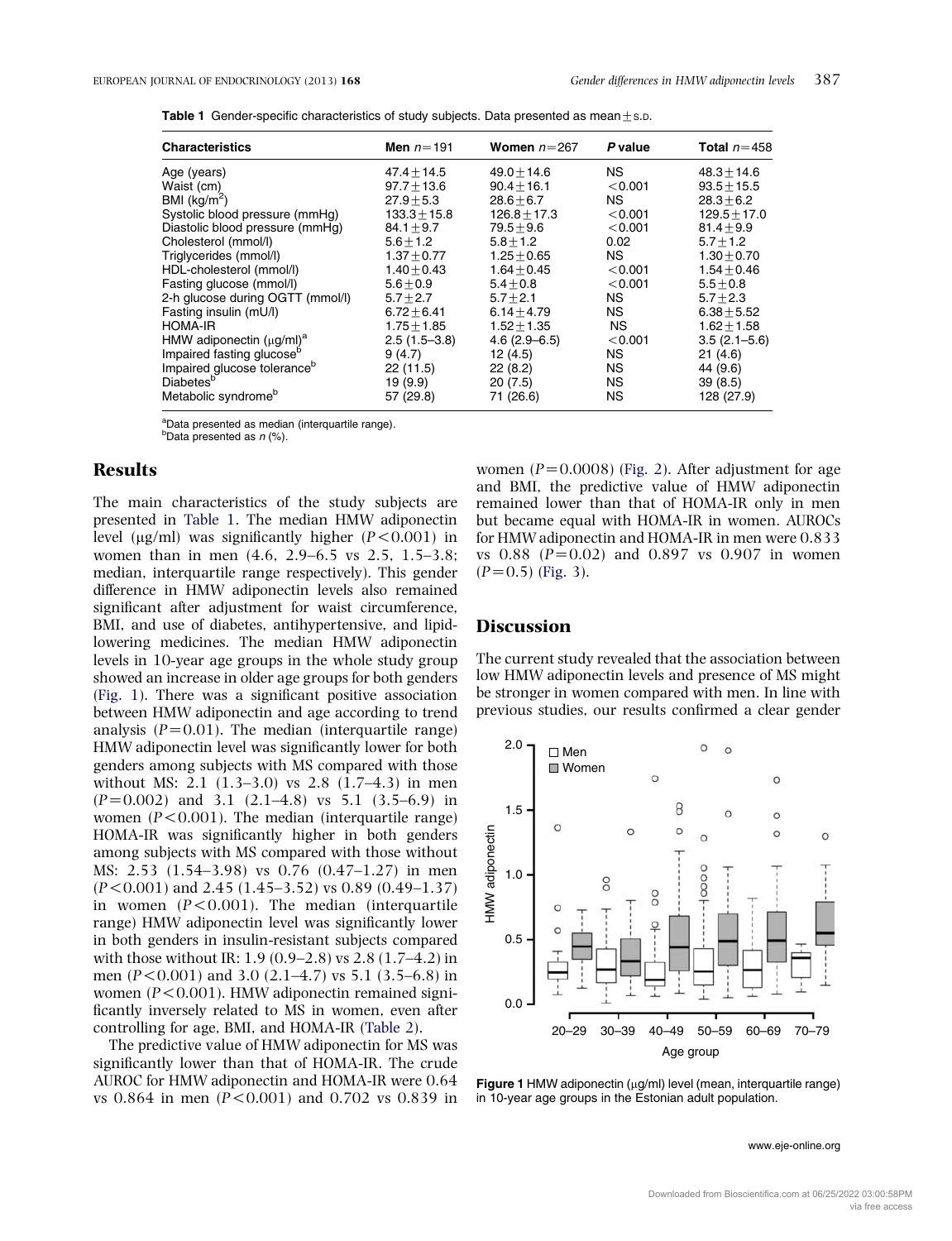|                                                                                | Men                          |                                                                  |                                         | Women                        |                                                                  |                                 |
|--------------------------------------------------------------------------------|------------------------------|------------------------------------------------------------------|-----------------------------------------|------------------------------|------------------------------------------------------------------|---------------------------------|
| <b>Risk factors</b>                                                            | OR                           | 95% CI                                                           | P value                                 | OR                           | 95% CI                                                           | P value                         |
| $HMW-A (\mu g/ml)$<br>Age (years)<br><b>HOMA-IR</b><br>BMI ( $\text{kg/m}^2$ ) | 0.86<br>1.03<br>1.58<br>1.18 | $0.70 - 1.07$<br>$0.99 - 1.06$<br>$1.20 - 2.08$<br>$1.07 - 1.29$ | <b>NS</b><br><b>NS</b><br>0.01<br>0.001 | 0.77<br>1.10<br>2.41<br>1.17 | $0.65 - 0.90$<br>$1.06 - 1.14$<br>$1.59 - 3.65$<br>$1.09 - 1.25$ | 0.01<br>0.001<br>0.001<br>0.001 |

<span id="page-3-0"></span>Table 2 Gender-specific multiple logistic regression analysis to estimate risk factors for metabolic syndrome in an Estonian adult population.

OR, odds ratio; NS, nonsignificant (P value  $\geq$  0.05); HMW-A, high-molecular-weight adiponectin; HOMA-IR, homeostasis model assessment insulin resistance index.

difference in adiponectin levels. The median HMW adiponectin level was significantly higher for women compared with men. This is believed to be primarily attributed to the inhibitory effects of the male hormone testosterone on adiponectin, selectively reducing the circulating levels of HMW adiponectin by inhibiting its secretion from adipocytes [\(22\).](#page-5-0) Previous studies have shown that the concentration of HMW adiponectin in females was significantly higher than that in males, whereas there were no gender differences for the other two forms [\(21, 22\)](#page-5-0). Considering that women have higher HMW adiponectin levels compared with men, we wondered whether the association between HMW adiponectin and MS could also be stronger in women.

Indeed, gender-specific logistic regression analysis revealed that, after adjustment for age, BMI, and HOMA-IR, HMW adiponectin remained significantly associated with MS only in women. Similarly, a recent study from Finland in subjects with elevated blood pressure also demonstrated that after adjustment for BMI, the association between total adiponectin and the presence of MS was statistically significant in women but not in men [\(23\).](#page-5-0) Another value of our study is the analysis of the association between HMW adiponectin and MS in a general population sample. We believe that our study population of 495 randomly selected subjects is truly representative of the general Estonian population (1.29 million inhabitants in 2011). Furthermore, comparison of HOMA-IR and HMW adiponectin as markers for predicting MS in an Estonian adult population showed a gender-specific difference. At first, HOMA-IR as a marker for IR was superior to HMW adiponectin to predict the presence of MS in both genders (estimated by AUROC). This result was in line with a Japanese study where HOMA-IR predicted the presence of MS better than HMW adiponectin (AUC 0.75 vs 0.67 respectively) in subjects without medications for hypertension, diabetes, or dyslipidemia [\(15\).](#page-5-0)

The current study, after adjustments for age and BMI, found that HOMA-IR in men remained a better predictor for MS compared with HMW adiponectin. By contrast, there was no difference between the predictive powers of HOMA-IR and HMW adiponectin for MS in women. To detect the presence of MS, HMW adiponectin was a better predictor in women than in men in all



Figure 2 Gender-specific comparison of predictive values (ROC curves) between HMW adiponectin and HOMA-IR for the presence of metabolic syndrome. ROC, receiver operating characteristic; HMW, high-molecular-weight; HOMA-IR, homeostasis model assessment insulin resistance index; AUC, area under the curve.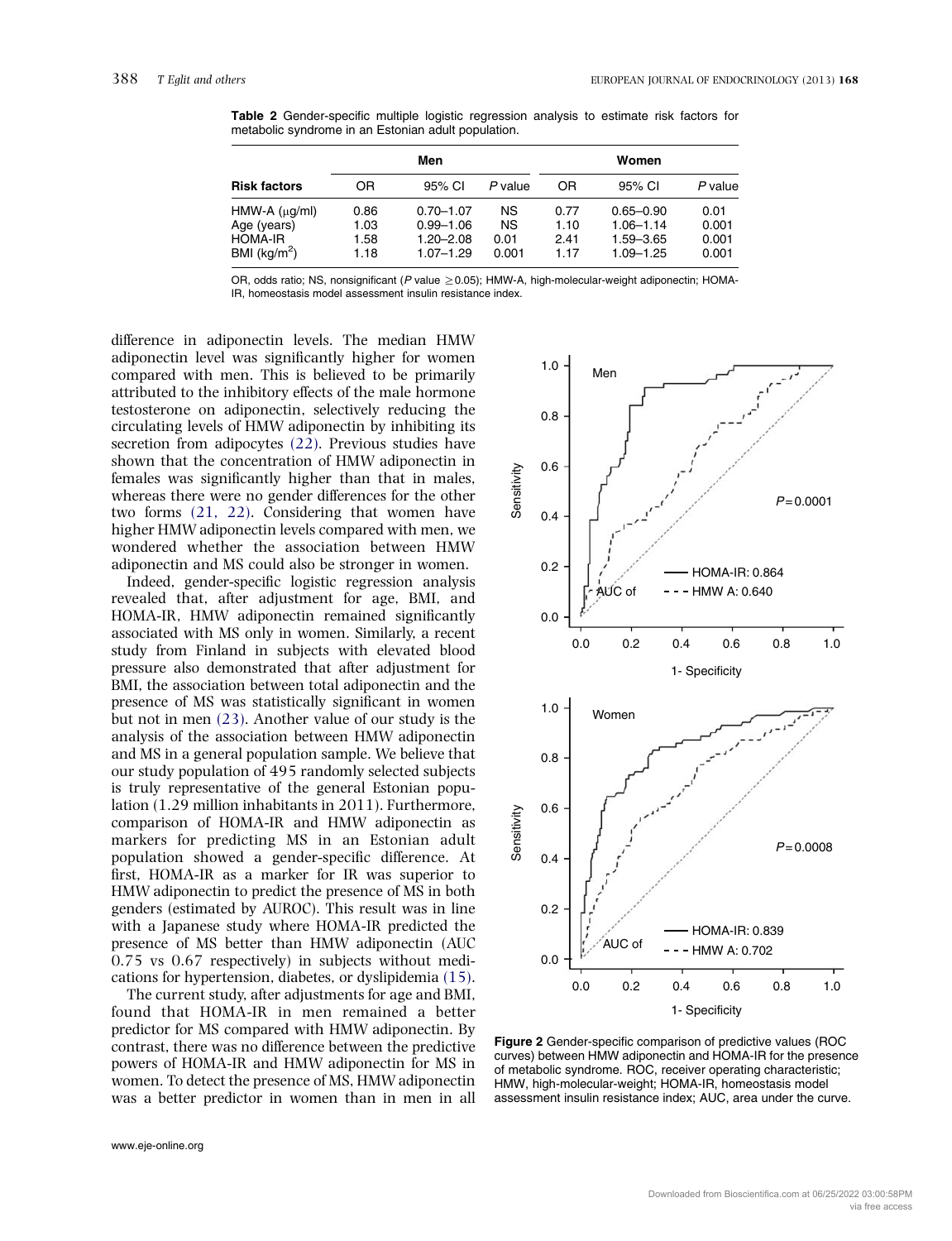<span id="page-4-0"></span>

Figure 3 Gender-specific comparison of predictive values (ROC curves) between HMW adiponectin and HOMA-IR for the presence of metabolic syndrome (adjusted for age and BMI). ROC, receiver operating characteristic; HMW, high-molecular-weight; HOMA-IR, homeostasis model assessment insulin resistance index; AUC, area under the curve.

logistic regression models. Therefore, these results demonstrate a tighter relationship between HMW adiponectin and MS in women.

Associations between HMW adiponectin levels and the presence of MS have been studied previously in Japanese [\(9, 15\)](#page-5-0), Caucasian American [\(19\)](#page-5-0), Japanese American [\(25\),](#page-5-0) Thai [\(17\),](#page-5-0) Korean [\(18\),](#page-5-0) and Chinese subjects [\(16\)](#page-5-0). No similar European population-based surveys assessing the association between HMW

adiponectin and MS have been performed, to the best of our knowledge. Associations between total adiponectin and various metabolic parameters in different population subgroups have been addressed in earlier Estonian studies [\(26, 27\),](#page-5-0) but the current study is the first one estimating serum HMW adiponectin level in a general population-based survey.

This population-based cross-sectional study also showed that, as expected, MS among an Estonian adult population was characterized by lower levels of serum HMW adiponectin and higher levels of IR assessed by HOMA-IR. Accordingly, a strong inverse correlation between IR and HMW adiponectin levels was observed.

It is well established that MS increases the risk of heart disease in both genders, although it seems to elicit a greater impact on women [\(28\).](#page-6-0) MS is a stronger predictor of cardiovascular disease in women than in men [\(29\)](#page-6-0), and the effect of MS on left ventricular function and hypertrophy is greater in women than in men [\(30\).](#page-6-0) Dysregulation of adipocytokines is believed to play an important role in atherosclerosis, hypertension, and their sequelae. Data from experimental (cell culture and animal) studies indicate that adiponectin may be a central factor in imbalance between pro- and antiinflammatory adipocytokines by suppressing the expression of pro-inflammatory tumor necrosis factor, interleukin-6, and interferon- $\gamma$  and by enhancing the expression of interleukin-10 and interleukin-1 receptor antagonists [\(8\).](#page-5-0)

Furthermore, the direction of causality in the relationship between IR and hypoadiponectinemia in humans is not entirely clear. Combined human and experimental data suggest that a bidirectional relationship between these two atherogenic factors may exist [\(12\).](#page-5-0) Considering the current findings about gender differences between HMW adiponectin and MS, we propose that hypoadiponectinemia may be more strongly associated with MS in women than in men. Further studies are necessary to confirm these findings in other populations and elucidate whether adiponectin can influence pathogenetic mechanisms of cardiometabolic diseases in a gender-specific manner in humans.

## Declaration of interest

The authors declare that there is no conflict of interest that could be perceived as prejudicing the impartiality of the research reported.

#### Funding

This study was supported by targeted funding Nr. SF0180081s07 by the Estonian Ministry of Education and Science.

### Author contribution statement

T Eglit contributed to data collection, data analysis, drafted, and critically reviewed the manuscript. M Lember designed the study, contributed to data collection, data analysis, data interpretation, and

#### www.eje-online.org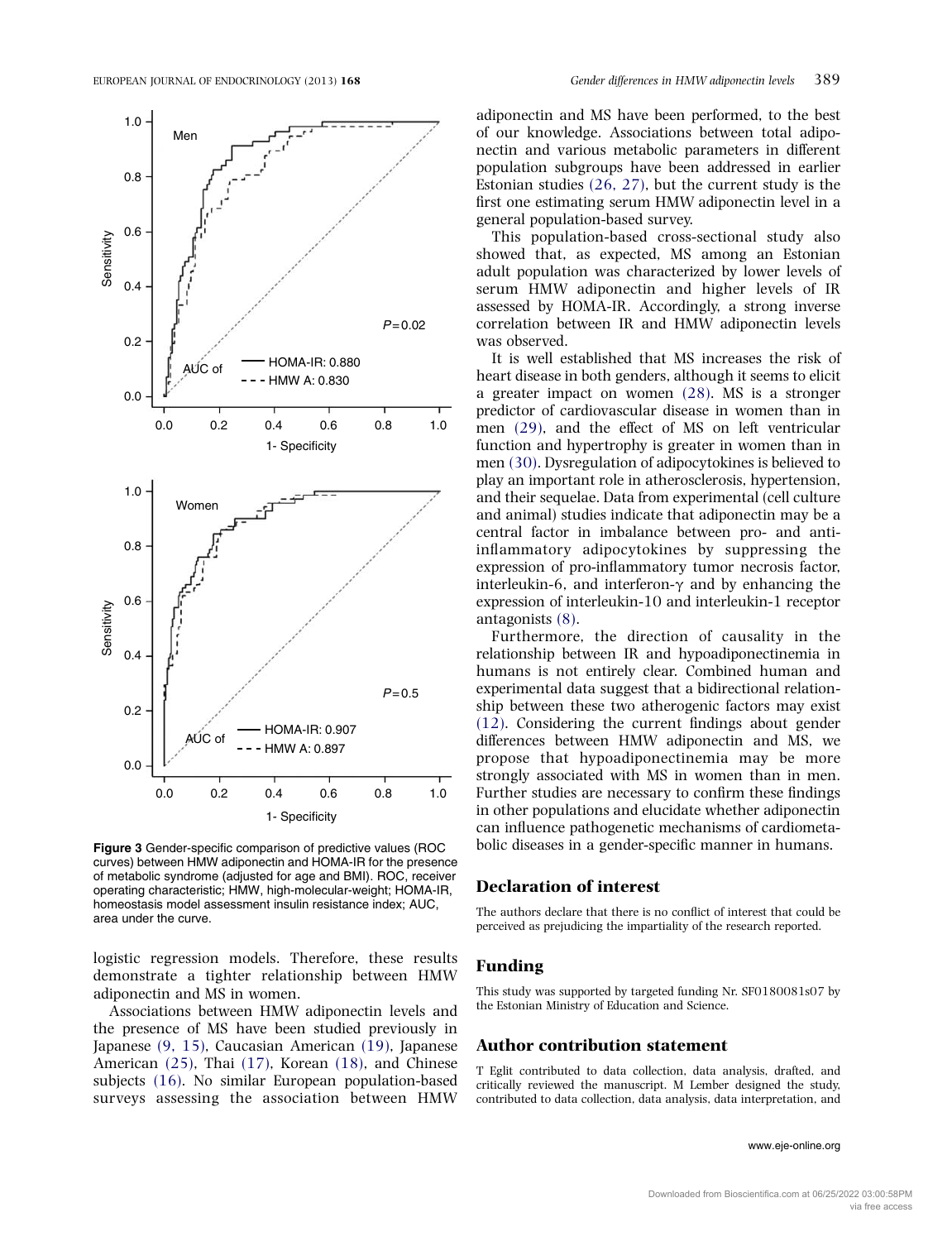<span id="page-5-0"></span>critical review of the manuscript. I Ringmets contributed to data analysis and data interpretation. T Rajasalu contributed to the design of the study, data collection, data analysis, data interpretation; drafted; and critically reviewed the manuscript. All authors have read and approved the final manuscript.

## References

- 1 Alberti KG, Eckel RH, Grundy SM, Zimmet PZ, Cleeman JI, Donato KA, Fruchart JC, James WP, Loria CM, Smith SC et al. Harmonizing the metabolic syndrome: a joint interim statement of the International Diabetes Federation Task Force on Epidemiology and Prevention; National Heart, Lung, and Blood Institute; American Heart Association; World Heart Federation; International Atherosclerosis Society; and International Association for the Study of Obesity. Circulation 2009 120 1640–1645. [\(doi:10.1161/CIRCULATIONAHA.109.192644](http://dx.doi.org/10.1161/CIRCULATIONAHA.109.192644))
- 2 Eckel RH, Grundy SM & Zimmet PZ. The metabolic syndrome. Lancet 2005 365 1415–1428. [\(doi:10.1016/S0140-6736\(05\)](http://dx.doi.org/10.1016/S0140-6736(05)66378-7) [66378-7](http://dx.doi.org/10.1016/S0140-6736(05)66378-7))
- 3 Mottillo S, Filion KB, Genest J, Joseph L, Pilote L, Poirier P, Rinfret S, Schiffrin EL & Eisenberg MJ. The metabolic syndrome and cardiovascular risk a systematic review and meta-analysis. Journal of the American College of Cardiology 2010 56 1113–1132. [\(doi:10.1016/j.jacc.2010.05.034\)](http://dx.doi.org/10.1016/j.jacc.2010.05.034)
- 4 Cornier MA, Dabelea D, Hernandez TL, Lindstrom RC, Steig AJ, Stob NR, Van Pelt RE, Wang H & Eckel RH. The metabolic syndrome. Endocrine Reviews 2008 29 777–822. [\(doi:10.1210/er.](http://dx.doi.org/10.1210/er.2008-0024) [2008-0024](http://dx.doi.org/10.1210/er.2008-0024))
- 5 Grundy SM, Cleeman JI, Daniels SR, Donato KA, Eckel RH, Franklin BA, Gordon DJ, Krauss RM, Savage PJ, Smith SC et al. Diagnosis and management of the metabolic syndrome: an American Heart Association/National Heart, Lung, and Blood Institute Scientific Statement. Circulation 2005 112 2735–2752. [\(doi:10.1161/CIRCULATIONAHA.105.169404](http://dx.doi.org/10.1161/CIRCULATIONAHA.105.169404))
- 6 Eglit T, Rajasalu T & Lember M. Metabolic syndrome in Estonia: prevalence and associations with insulin resistance. International Journal of Endocrinology 2012 2012 951672. [\(doi:10.1155/](http://dx.doi.org/10.1155/2012/951672) [2012/951672](http://dx.doi.org/10.1155/2012/951672))
- 7 Rabe K, Lehrke M, Parhofer KG & Broedl UC. Adipokines and insulin resistance. Molecular Medicine 2008 14 741–751. [\(doi:10.2119/2008-00058.Rabe](http://dx.doi.org/10.2119/2008-00058.Rabe))
- 8 Tilg H & Moschen AR. Adipocytokines: mediators linking adipose tissue, inflammation and immunity. Nature Reviews. Immunology 2006 6 772–783. ([doi:10.1038/nri1937](http://dx.doi.org/10.1038/nri1937))
- 9 Hirose H, Yamamoto Y, Seino-Yoshihara Y, Kawabe H & Saito I. Serum high-molecular-weight adiponectin as a marker for the evaluation and care of subjects with metabolic syndrome and related disorders. Journal of Atherosclerosis and Thrombosis 2010 17 1201–1211. ([doi:10.5551/jat.6106](http://dx.doi.org/10.5551/jat.6106))
- 10 Zhu N, Pankow J, Ballantyne C, Couper D, Hoogeveen R, Pereira M, Duncan B & Schmidt M. High-molecularweight adiponectin and the risk of type 2 diabetes in the ARIC study. Journal of Clinical Endocrinology and Metabolism 2010 95 5097–5104. ([doi:10.1210/jc.2010-0716\)](http://dx.doi.org/10.1210/jc.2010-0716)
- 11 Snijder M, Heine R, Seidell J, Bouter L, Stehouwer C, Nijpels G, Funahashi T, Matsuzawa Y, Shimomura I & Dekker J. Associations of adiponectin levels with incident impaired glucose metabolism and type 2 diabetes in older men and women – the Hoorn study. Diabetes Care 2006 29 2498–2503. ([doi:10.2337/dc06-0952\)](http://dx.doi.org/10.2337/dc06-0952)
- 12 Cook JR & Semple RK. Hypoadiponectinemia cause or consequence of human "insulin resistance"? Journal of Clinical Endocrinology and Metabolism 2010 95 1544–1554. [\(doi:10.1210/jc.2009-2286](http://dx.doi.org/10.1210/jc.2009-2286))
- 13 Fisher FM, Trujillo ME, Hanif W, Barnett AH, McTernan PG, Scherer PE & Kumar S. Serum high molecular weight complex of adiponectin correlates better with glucose tolerance than total serum adiponectin in Indo-Asian males. Diabetologia 2005 48 1084–1087. ([doi:10.1007/s00125-005-1758-7\)](http://dx.doi.org/10.1007/s00125-005-1758-7)
- 14 Hara K, Horikoshi M, Yamauchi T, Yago H, Miyazaki O, Ebinuma H, Imai Y, Nagai R & Kadowaki T. Measurement of the high-molecular weight form of adiponectin in plasma is useful for the prediction of insulin resistance and metabolic syndrome. Diabetes Care 2006 29 1357–1362. ([doi:10.2337/dc05-1801](http://dx.doi.org/10.2337/dc05-1801))
- 15 Kawamoto R, Tabara Y, Kohara K, Miki T, Kusunoki T, Takayama S, Abe M, Katoh T & Ohtsuka N. Relationships between lipid profiles and metabolic syndrome, insulin resistance and serum high molecular adiponectin in Japanese communitydwelling adults. Lipids in Health and Disease 2011 10 79. [\(doi:10.1186/1476-511X-10-79](http://dx.doi.org/10.1186/1476-511X-10-79))
- 16 Yu D, Yu Z, Sun Q, Sun L, Li H, Song J, Mi M, Wu H, Lu L, Liu C et al. Effects of body fat on the associations of high-molecularweight adiponectin, leptin and soluble leptin receptor with metabolic syndrome in Chinese. PLoS ONE 2011 6 e16818. [\(doi:10.1371/journal.pone.0016818\)](http://dx.doi.org/10.1371/journal.pone.0016818)
- 17 Liu Y, Retnakaran R, Hanley A, Tungtrongchitr R, Shaw C & Sweeney G. Total and high molecular weight but not trimeric or hexameric forms of adiponectin correlate with markers of the metabolic syndrome and liver injury in Thai subjects. Journal of Clinical Endocrinology and Metabolism 2007 92 4313–4318. [\(doi:10.1210/jc.2007-0890\)](http://dx.doi.org/10.1210/jc.2007-0890)
- 18 Lee JM, Kim SR, Yoo SJ, Hong OK, Son HS & Chang SA. The relationship between adipokines, metabolic parameters and insulin resistance in patients with metabolic syndrome and type 2 diabetes. Journal of International Medical Research 2009 37 1803–1812.
- 19 Devaraj S, Swarbrick MM, Singh U, Adams-Huet B, Havel PJ & Jialal I. CRP and adiponectin and its oligomers in the metabolic syndrome: evaluation of new laboratory-based biomarkers. American Journal of Clinical Pathology 2008 129 815–822. [\(doi:10.1309/RN84K51B2JJY1Y0B](http://dx.doi.org/10.1309/RN84K51B2JJY1Y0B))
- 20 Khan UI, Wang D, Sowers MR, Mancuso P, Everson-Rose SA, Scherer PE & Wildman RP. Race-ethnic differences in adipokine levels: the Study of Women's Health Across the Nation (SWAN). Metabolism 2012 61 1261–1269. ([doi:10.1016/j.metabol.2012.](http://dx.doi.org/10.1016/j.metabol.2012.02.005) [02.005\)](http://dx.doi.org/10.1016/j.metabol.2012.02.005)
- 21 Nishizawa H, Shimomura I, Kishida K, Maeda N, Kuriyama H, Nagaretani H, Matsuda M, Kondo H, Furuyama N, Kihara S et al. Androgens decrease plasma adiponectin, an insulin-sensitizing adipocyte-derived protein. Diabetes 2002 51 2734–2741. [\(doi:10.2337/diabetes.51.9.2734\)](http://dx.doi.org/10.2337/diabetes.51.9.2734)
- 22 Wang Y, Lam KS, Yau MH & Xu A. Post-translational modifications of adiponectin: mechanisms and functional implications. Biochemical Journal 2008 409 623–633. [\(doi:10.1042/](http://dx.doi.org/10.1042/BJ20071492) [BJ20071492\)](http://dx.doi.org/10.1042/BJ20071492)
- 23 Ahonen T, Saltevo J, Laakso M, Kautiainen H, Kumpusalo E & Vanhala M. Gender differences relating to metabolic syndrome and proinflammation in Finnish subjects with elevated blood pressure. Mediators of Inflammation 2009 2009 959281. [\(doi:10.1155/2009/959281\)](http://dx.doi.org/10.1155/2009/959281)
- 24 Rathmann W, Haastert B, Herder C, Hauner H, Koenig W, Meisinger C, Holle R & Giani G. Differential association of adiponectin with cardiovascular risk markers in men and women? The KORA survey 2000. International Journal of Obesity 2007 31 770–776.
- 25 Nakashima R, Yamane K, Kamei N, Nakanishi S & Kohno N. Low serum levels of total and high-molecular-weight adiponectin predict the development of metabolic syndrome in Japanese-Americans. Journal of Endocrinological Investigation 2011 34 615–619. ([doi:10.3275/7409](http://dx.doi.org/10.3275/7409))
- 26 Jürimäe J & Jürimäe T. Plasma adiponectin concentration in healthy pre- and postmenopausal women: relationship with body composition, bone mineral, and metabolic variables. American Journal of Physiology. Endocrinology and Metabolism 2007 293 E42–E47. [\(doi:10.1152/ajpendo.00610.2006\)](http://dx.doi.org/10.1152/ajpendo.00610.2006)
- 27 Jürimäe T, Jürimäe J, Leppik A, Tafeit E & Kums T. Relationships between adiponectin, leptin, and blood lipids in physically active postmenopausal females. American Journal of Human Biology 2010 22 609–612. ([doi:10.1002/ajhb.21052\)](http://dx.doi.org/10.1002/ajhb.21052)